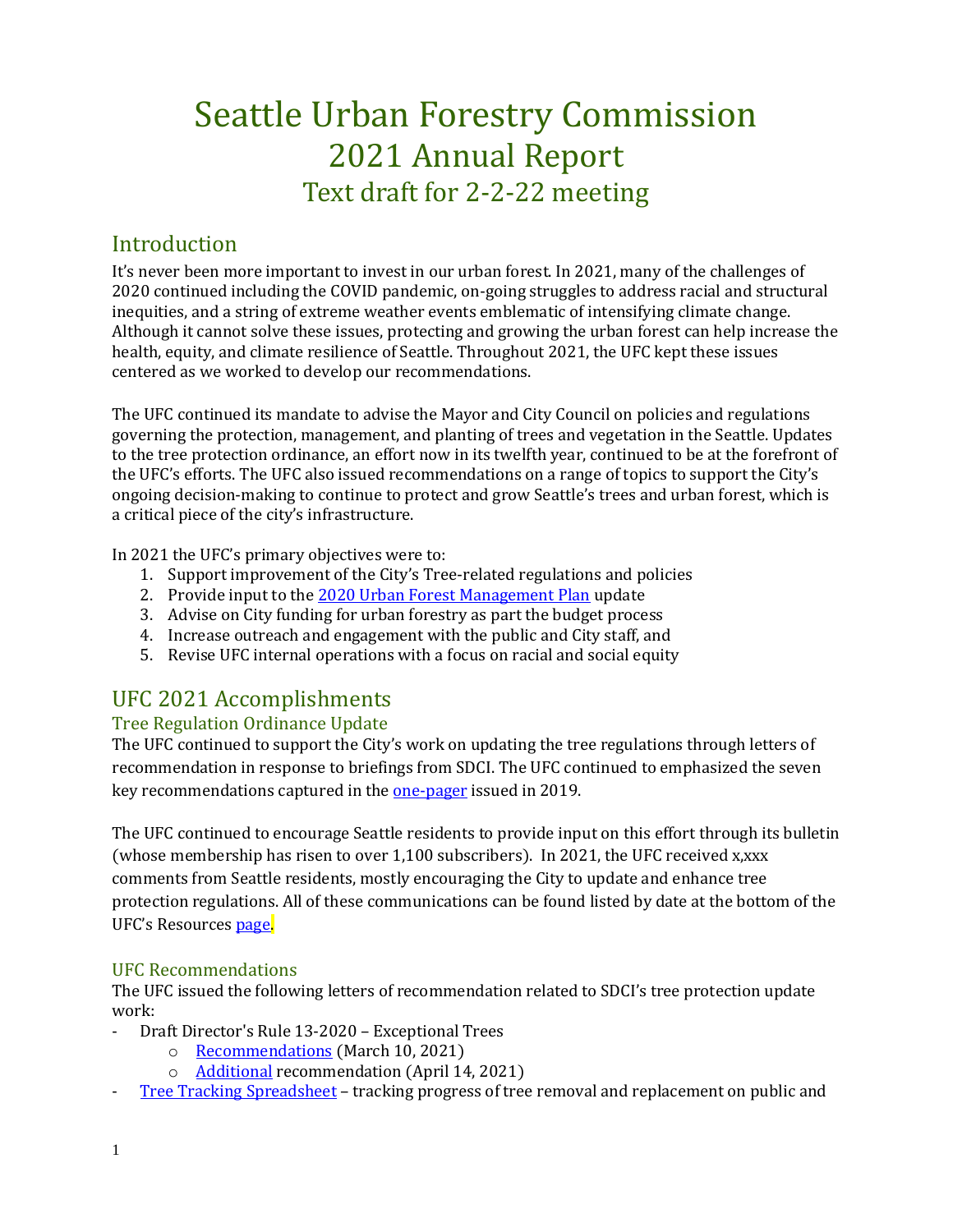private land (May 12, 2021)

- Tree protection updates
	- o [Recommendations and feedback](https://www.seattle.gov/Documents/Departments/UrbanForestryCommission/2021/2021docs/ADOPTEDSDCIFeedbackLetter110321.pdf) on tree protection updates (November 3, 2021)
	- $\circ$  [Recommendations](https://www.seattle.gov/Documents/Departments/UrbanForestryCommission/2021/2021docs/ADOPTEDTreeOrdinanceUpdateLetter120821.pdf) re: tree protection updates proposals and process (December 8, 2021)

The UFC supported City initiatives and City departments' work with the following letters:

- [Seattle Parks and Recreation initiatives](https://www.seattle.gov/Documents/Departments/UrbanForestryCommission/FinalIssuedDocuments/WhatWeDo-Recomms/ADOPTEDSPRupdateThankYou011321.pdf) recommendations (January 13, 2021)
- [Office of Sustainability & Environment](https://www.seattle.gov/Documents/Departments/UrbanForestryCommission/FinalIssuedDocuments/WhatWeDo-Recomms/ADOPTEDOSEContrats050521.pdf) welcome those in new roles (May 5, 2021)
- SDOT use of [Permavoid](https://www.seattle.gov/Documents/Departments/UrbanForestryCommission/FinalIssuedDocuments/WhatWeDo-Recomms/ADOPTED-SDOTnPermavoid050521.pdf) (May 5, 2021)
- Seattle'[s Green New Deal](https://www.seattle.gov/Documents/Departments/UrbanForestryCommission/2021/2021docs/ADOPTEDGNDThankYouLetter071521.pdf) (July 15, 2021)
- [Seattle Public Utilities](https://www.seattle.gov/Documents/Departments/UrbanForestryCommission/2021/2021docs/ADOPTEDSPUThankYouLetter071521.pdf) restoration work (July 15, 2021)
- Urban forestry consolidation Statement of Legislative Intent
	- o [Recommendations](https://www.seattle.gov/Documents/Departments/UrbanForestryCommission/2021/2021docs/ADOPTEDSLILetter071521.pdf) re: SLI (July 15, 2021)
	- o [Recommendations](https://www.seattle.gov/Documents/Departments/UrbanForestryCommission/2021/2021docs/ADOPTEDSLILetter090821.pdf) re: SLI (September 8, 2021)
	- o [Recommendations](https://www.seattle.gov/Documents/Departments/UrbanForestryCommission/2021/2021docs/ADOPTEDSLILetter111021.pdf) re: SLI process and collaboration processes (November 10, 2021)
- [Urban heat islands](https://www.seattle.gov/Documents/Departments/UrbanForestryCommission/2021/2021docs/ADOPTEDHeatIslandsLetter080421.pdf) project (August 4, 2021)
- [Yesler Terrace Proposed Action Ordinance](https://www.seattle.gov/Documents/Departments/UrbanForestryCommission/2021/2021docs/ADOPTEDYeslerTerraceLetter080421.pdf) (August 4, 2021)
- [Seattle Parks and Recreation Strategic Plan](https://www.seattle.gov/Documents/Departments/UrbanForestryCommission/2021/2021docs/ADOPTEDSPRFeedbackLetter100621.pdf) (October 6, 2021)
- [City's 2022 Budget](https://www.seattle.gov/Documents/Departments/UrbanForestryCommission/2021/2021docs/ADOPTEDBudgetLetter111021.pdf) (November 10, 2021)

The UFC continued the focus this year on improving equity and inclusion in internal operations by amending recruitment processes to incorporate accessibility and broaden distribution. These changes were incorporated into the recruitment efforts initiated in fall 2021.

Over the years, the UFC has begun considering how to amend its work planning process to improve effectiveness and increase accountability. To this end, several discussions were held to strategize how to accomplish this, a survey was conducted to help renew and clarify work planning priorities, and a new template was created that can increase effectiveness and tracking. These efforts will help inform the work planning process for 2022.

In 2020, city staff, the Executive and the UFC were asked by City Council to collaborate to evaluate the city's urban forest management model and determine if changes were necessary, with a response due to Council in September 2021. The UFC had expectations of participating in an effective collaboration to this end. However, city staff and the Executive communicated that there was not staff resources or availability to begin this work. A report from the Executive was sent to Council in September, outlining thoughts on what would be necessary to begin and effectively complete this work. The UFC, in the absence of the work moving forward, and without the ability to collaborate with either staff or the Executive, prepared several letters of recommendation on this topic. The UFC still believes that evaluating urban forest management models relative to the existing model used by the City is necessary work that should move forward.

#### UFC/ Urban Forest Interdepartmental Team Annual Meeting

In 2020, the Commission and the Urban Forest Interdepartmental Team (IDT) had pivoted from the traditionally in-person annual meeting to a remote training on racial equity and urban forestry. This session was much appreciated by both groups, and the session also left the groups desiring additional training and engagement on this topic. Therefore, the 2021 joint meeting took a similar form, with staff from SPU's Community Connections team leading this second session of Racial Equity Training. The meeting goals were to strengthen the partnership between the Urban Forestry Commission and the Urban Forest Interdepartmental Team to accomplish the goals of the Urban Forest Management Plan (UFMP), deepen our understanding of the relationship between racial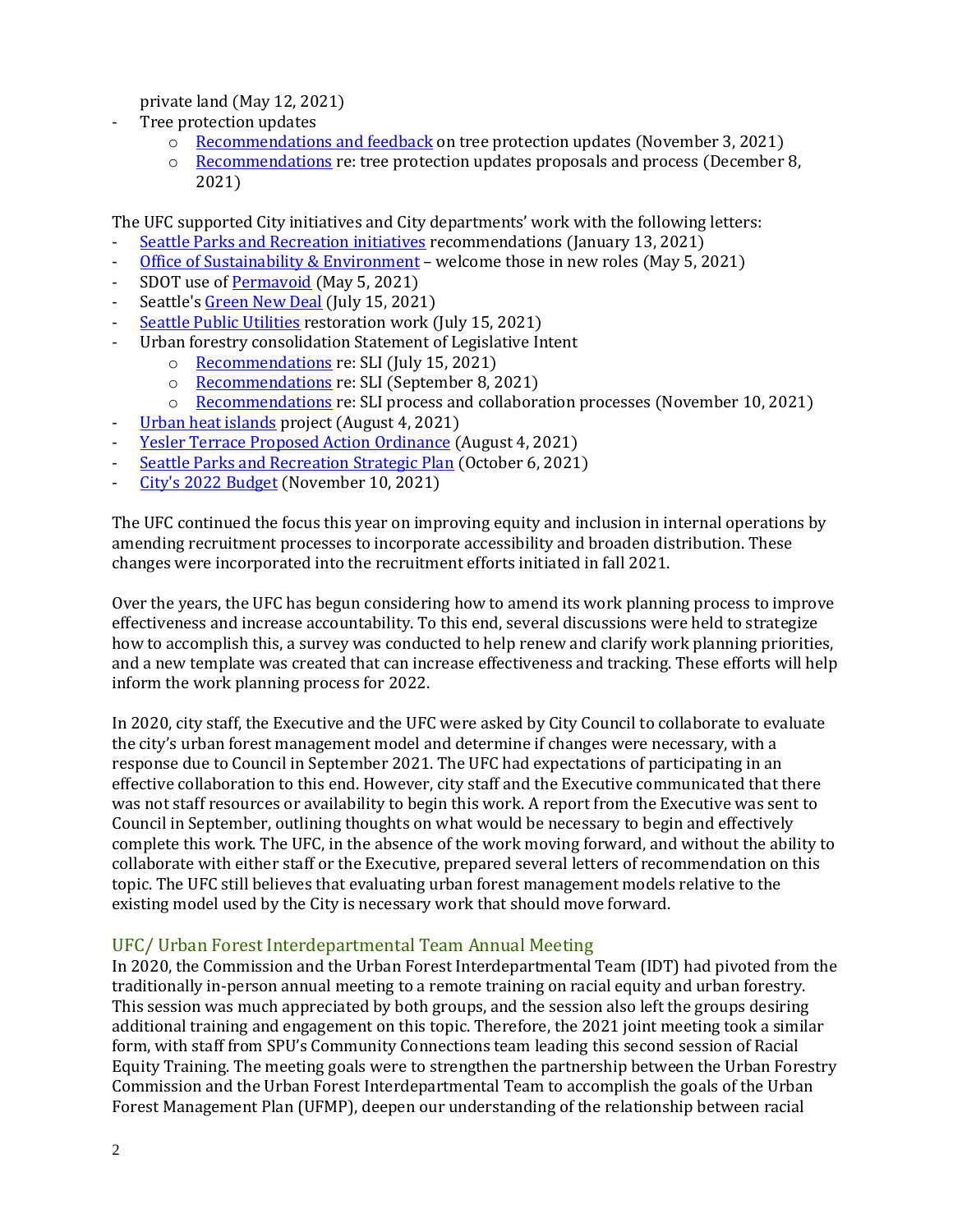equity and urban forestry, and to continue to practice the application of a racial equity lens to urban forestry work.

#### Commission Membership

The Commission successfully recruited three new members in 2021:

- David Moehring Position #8 (Development Community)
- **Jessica Hernandez** Position #11 (Environmental Justice)
- Laura Keil Position #10 (Get Engaged member)

Julia Michalak, Shari Selch and Joshua Morris were elected as Co-Chairs for 2022. This will be a new model of leadership for the Commission and serves to share responsibilities and introduce a more horizontal structure. The Commission will amend the bylaws to recognize this new structure.

The Commission wants to thank Sarah Rehder (Position #4 – Hydrologist); Michael Walton (Position #6 – Landscape Architect-ISA); and Elena Arakaki (Position #10 – Get Engaged) for their contribution to the Commission's work in 2021.

## Reflections – Highlights from the year and looking ahead to 2022

The UFC had numerous successes this past year, advancing policy and partnerships for Seattle's urban forest. However, Seattle still continues a streak of now 12 years without an adequate tree protection ordinance. Under weight of numerous Executive Orders and Council Resolutions, thousands of pleas from Seattle residents, and the urgent need of our local environment, the UFC will continue its resolve to see enacted clear, meaningful, and effective tree protections.

In addition, as Commissioners we represent a City still imbedded with institutional racism. Therefore, the UFC will also continue work incorporating race and social justice language and action into its protocols and work plan; and will revisit recruitment and other processes to encourage more diversity of perspectives and membership.

Focus areas for 2022 will include the following:

- Tree protection
	- o Updated ordinance –engage with SDCI and ensure this moves forward
	- o Broadening tree protections outside of SFR
- City Attorney consultation regarding establishing legislation
- Tree tracking
- Urban forest-related statements of legislative intent – UF Consolidation SLI and Chief Arborist SLI
- Seattle Comprehensive Plan update
- Community Engagement work engagement with groups, funding sources/fiscal sponsor to facilitate that
- Environmental Justice and Equity utilizing this lens in the course of all work, and in specific actions (e.g. code amendments to incentivize canopy increases)
- Climate change

#### 2021 Commission Members

Weston Brinkley, Chair – Position #3 - University Representative Sarah Rehder, Vice-Chair – Position #4 - Hydrologist Julia Michalak – Position #1 - Wildlife Biologist Elby Jones – Position #2 - Urban Ecologist Stuart Niven – Position #5 - Arborist Michael Walton - Position #6 - Landscape Architect